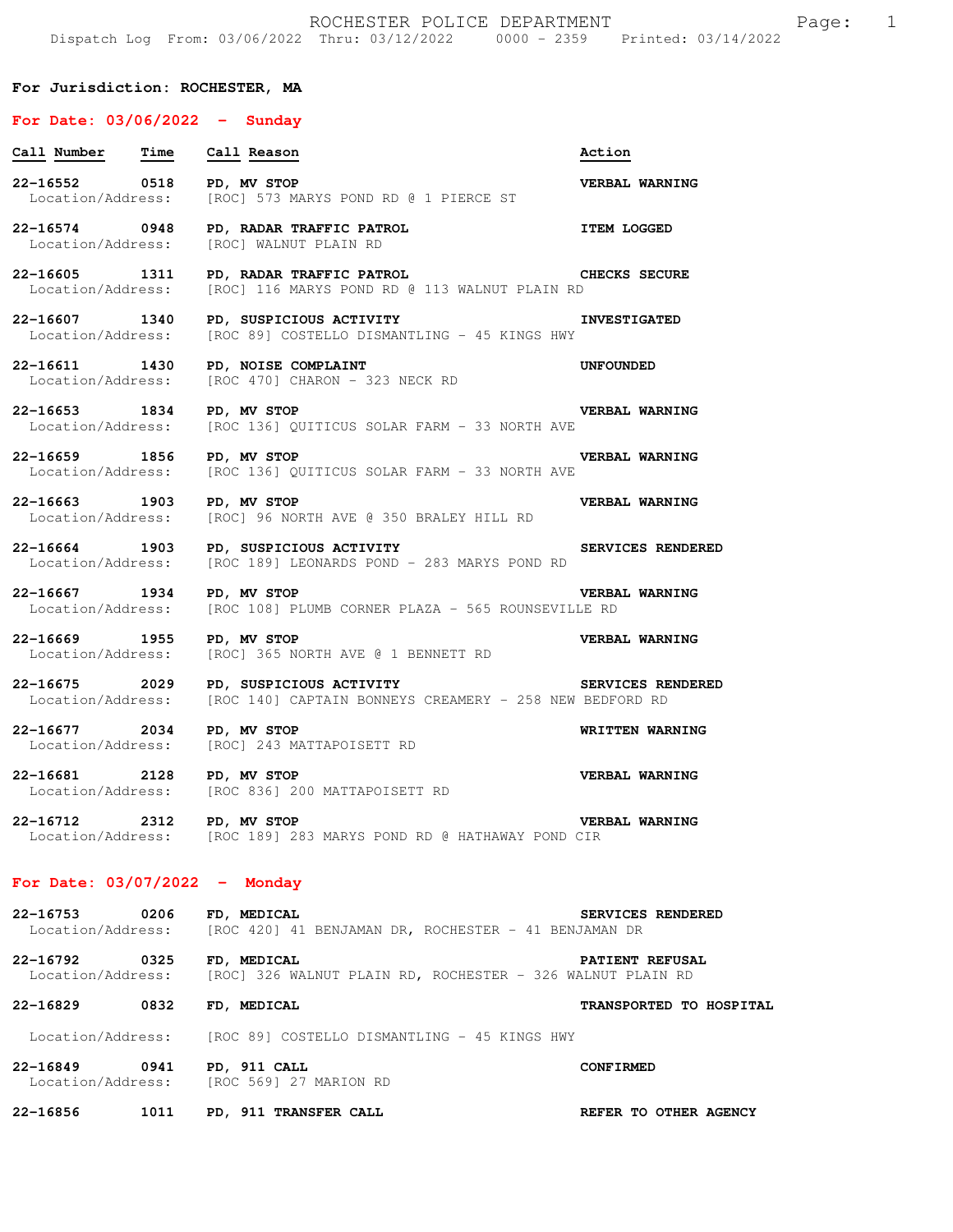|                                                | ROCHESTER POLICE DEPARTMENT<br>Dispatch Log From: 03/06/2022 Thru: 03/12/2022 0000 - 2359 Printed: 03/14/2022 |                         | 2<br>Page: |
|------------------------------------------------|---------------------------------------------------------------------------------------------------------------|-------------------------|------------|
|                                                | Location/Address: [ROC] MM3.3 - RTE 495 NB N EXIT 2                                                           |                         |            |
| 22-16858 1020                                  | PD, DIRECTED PATROL                                                                                           | CANCELLED RESPONSE      |            |
| Location/Address:                              | [ROC 135] ZERO WASTE - 50 CRANBERRY HWY                                                                       |                         |            |
| 22-16865 1114<br>Location/Address:             | PD, RADAR TRAFFIC PATROL<br>[ROC] NORTH AVE                                                                   | <b>ITEM LOGGED</b>      |            |
| 22-16868 1133<br>Location/Address:             | PD, MV STOP<br>[ROC] 610 NORTH AVE                                                                            | VERBAL WARNING          |            |
| 22-16871 1148<br>Location/Address:             | PD, SUSPICIOUS ACTIVITY<br>[ROC] 19 PIERCE ST                                                                 | <b>INVESTIGATED</b>     |            |
| 22-16878 1231<br>Location/Address:             | PD, RADAR TRAFFIC PATROL<br>[ROC] NORTH AVE                                                                   | <b>ITEM LOGGED</b>      |            |
| Location/Address:                              | 22-16884 1315 PD, SUSPICIOUS VEHICLE<br>[ROC] WALNUT PLAIN RD                                                 | <b>INVESTIGATED</b>     |            |
| 22-16887 1335 PD, FOLLOW UP                    | Location/Address: [ROC] 13 SPRINGWOOD DR                                                                      | <b>ITEM LOGGED</b>      |            |
| Location/Address:                              | 22-16893 1351 PD, SUSPICIOUS ACTIVITY<br>[ROC] WALNUT PLAIN RD                                                | <b>INVESTIGATED</b>     |            |
| 22-16899 1441 PD, MV STOP<br>Location/Address: | [ROC] 521 MARYS POND RD                                                                                       | VERBAL WARNING          |            |
| 22-16901 1455<br>Vicinity of:                  | PD, MV STOP<br>[ROC] LEONARD'S POND - MARYS POND RD                                                           | VERBAL WARNING          |            |
| 22-16911 1630<br>Location/Address:             | FD, MEDICAL<br>[ROC 157] SUSAN - 81 SNIPATUIT RD                                                              | <b>INVESTIGATED</b>     |            |
| 22-16916 1655                                  | FD, MEDICAL                                                                                                   | TRANSPORTED TO HOSPITAL |            |
|                                                | Location/Address: [ROC 392] HARTLEY - 12 SNIPATUIT RD                                                         |                         |            |

**22-16947 2112 PD, SUSPICIOUS ACTIVITY INVESTIGATED**  Location/Address: [ROC 146] CRANBERRY BOGS - 330 MARYS POND RD

# **For Date: 03/08/2022 - Tuesday**

| 22-17033 0131 PD, BURGLAR ALARM |                                                                                     | SERVICES NOT REQUIRED  |
|---------------------------------|-------------------------------------------------------------------------------------|------------------------|
|                                 | Location/Address: [ROC 271] ARAUJO - 67 OLD SCHOOLHOUSE RD                          |                        |
| 22-17085 0554 PD, MV STOP       | Location/Address: [ROC 56] LLOYDS MARKET - 4 HARTLEY RD                             | <b>VERBAL WARNING</b>  |
| 22-17087 0618                   | PD, MV STOP<br>Vicinity of: [ROC 140] CAPTAIN BONNEYS CREAMERY - 258 NEW BEDFORD RD | <b>VERBAL WARNING</b>  |
| 22-17088 0618 PD, MV STOP       | Location/Address: [ROC] PAST BASEBALL FIELD - MARYS POND RD                         | VERBAL WARNING         |
| 22-17089 0632                   | PD, MV STOP<br>Location/Address: [ROC] 219 MARYS POND RD @ 230 CLAPP RD             | VERBAL WARNING         |
| 22-17091 0637 PD, MV STOP       | Location/Address: [ROC] 300 NEW BEDFORD RD                                          | <b>CITATION ISSUED</b> |
| 22-17111 0858                   | PD, MESSAGE DELIVERY<br>Location/Address: [ROC 879] 30 WORDELL ST                   | MESSAGE DELIVERED      |
| 22-17122 0929                   | PD, MV STOP<br>Location/Address: [ROC 128] SEASONS CORNER MARKET - 8 CRANBERRY HWY  | <b>TOWED</b>           |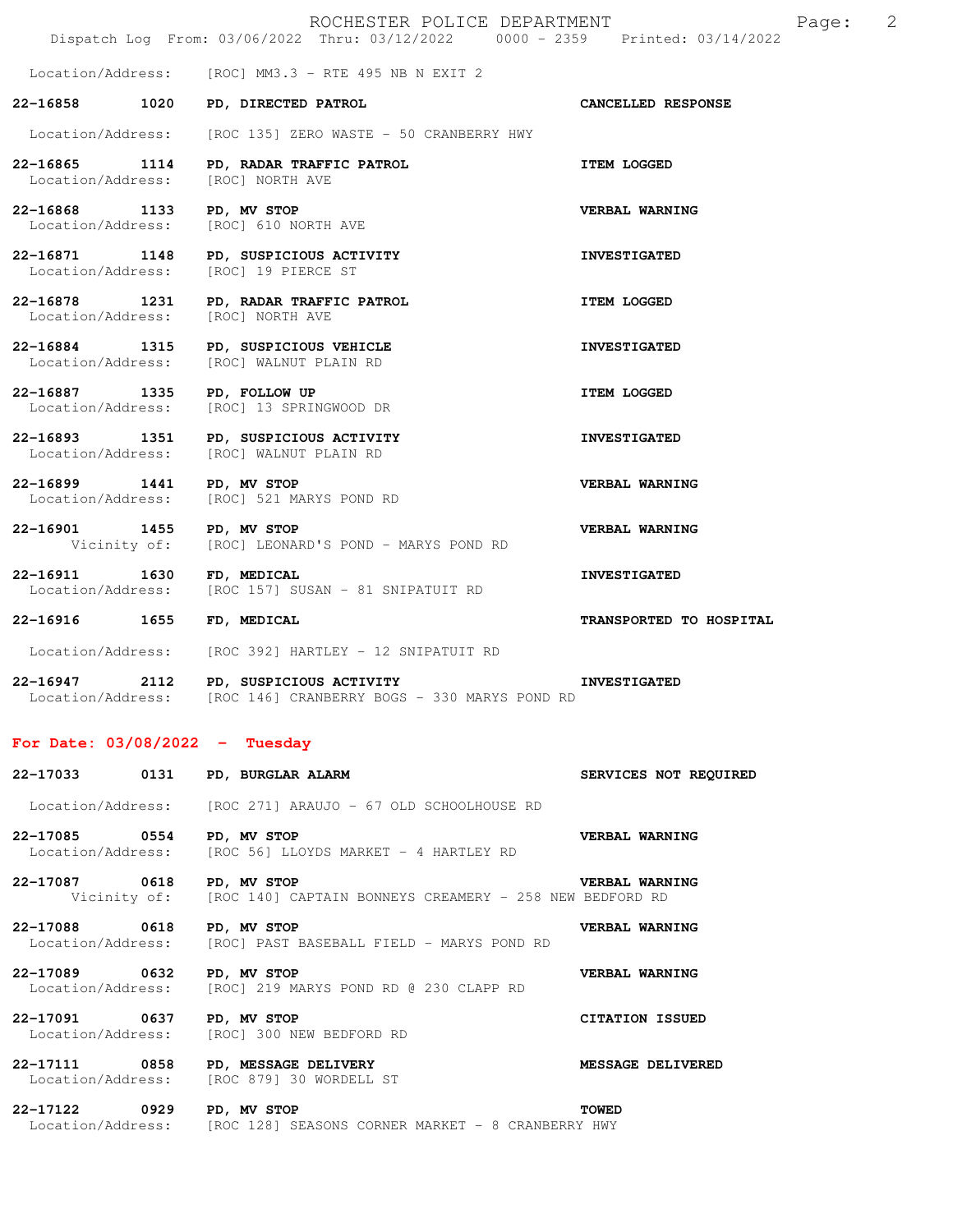|                                                        | ROCHESTER POLICE DEPARTMENT<br>Dispatch Log From: 03/06/2022 Thru: 03/12/2022 0000 - 2359 Printed: 03/14/2022                   | $\overline{\mathbf{3}}$<br>Page: |
|--------------------------------------------------------|---------------------------------------------------------------------------------------------------------------------------------|----------------------------------|
| 22-17145 1100                                          | PD, GENERAL SERVICES<br>Location/Address: [ROC] 1 VAUGHAN HILL RD @ 371 NEW BEDFORD RD                                          | <b>ITEM LOGGED</b>               |
|                                                        | 22-17151 1134 FD, OUTSIDE UTILITIES<br>Location/Address: [ROC] 80 PIERCE ST @ 1 CROSS RD                                        | <b>INVESTIGATED</b>              |
| 22-17157 1213<br>Location/Address: [ROC] 160 MARION RD | PD, ANIMAL CONTROL                                                                                                              | <b>ITEM LOGGED</b>               |
| 22-17164 1303                                          | PD, MV STOP<br>Vicinity of: [ROC 128] SEASONS CORNER MARKET - 8 CRANBERRY HWY                                                   | <b>TOWED</b>                     |
| 22-17176 1424 FD, MEDICAL                              | Location/Address: [ROC 42] OLD COLONY REGIONAL VOCATIONAL HIGH SCHOOL - 476 NORTH AVE                                           | PATIENT REFUSAL                  |
| 22-17180 1451 PD, GENERAL SERVICES                     | <b>THEM LOGGED</b><br>Location/Address: [ROC 1] ROCHESTER POLICE STATION - 29 DEXTER LN                                         |                                  |
| 22-17197 1644                                          | FD, MEDICAL<br>Location/Address: [ROC] 517 WALNUT PLAIN RD, ROCHESTER - 517 WALNUT PLAIN RD                                     | <b>PATIENT REFUSAL</b>           |
| 22-17214 1747                                          | PD, MV STOP<br>Location/Address: [ROC] 230 VAUGHAN HILL RD @ 245 ROUNSEVILLE RD                                                 | VERBAL WARNING                   |
|                                                        | 22-17223 1821 PD, SUSPICIOUS ACTIVITY TEM LOGGED<br>Vicinity of: [ROC 216] BOAT RAMP - 515 NECK RD                              |                                  |
|                                                        | 22-17232 1856 PD, RADAR TRAFFIC PATROL<br>Location/Address: [ROC 42] OLD COLONY REGIONAL VOCATIONAL HIGH SCHOOL - 476 NORTH AVE | SERVICES RENDERED                |
| 22-17250 2050                                          | PD, MV STOP<br>Location/Address: [ROC] 0 MARYS POND RD @ 9 MARION RD                                                            | VERBAL WARNING                   |
| 22-17260 2123 PD, MV STOP                              | Vicinity of: [ROC] 53 HARTLEY RD @ 1 PINE ST                                                                                    | <b>VERBAL WARNING</b>            |
| For Date: $03/09/2022 -$ Wednesday                     |                                                                                                                                 |                                  |
| 22-17373 0604                                          | FD, MEDICAL<br>Location/Address: [ROC] 529 NORTH AVE, ROCHESTER - 529 NORTH AVE                                                 | <b>PATIENT REFUSAL</b>           |
| 22-17375 0637 PD, MV STOP<br>Location/Address:         | [ROC] 661 NECK RD @ 566 NORTH AVE                                                                                               | VERBAL WARNING                   |

**22-17380 0745 PD, 911 CALL ITEM LOGGED**  Location/Address: [ROC] 12 COOMBS RD

**22-17404 0955 PD, MV STOP ARREST**  Location/Address: [ROC] 105 CRANBERRY HWY @ 129 KINGS HWY

**22-17432 1259 PD, ANIMAL CONTROL SERVICES RENDERED**  Location/Address: [ROC 964] 722 SNIPATUIT RD

**22-17458 1555 FD, PUBLIC ASSIST SERVICES RENDERED**<br>Location/Address: [ROC 128] SEASONS CORNER MARKET - 8 CRANBERRY HWY [ROC 128] SEASONS CORNER MARKET - 8 CRANBERRY HWY

**22-17467 1707 PD, MV STOP ARREST**  Location/Address: [ROC 128] SEASONS CORNER MARKET - 8 CRANBERRY HWY

**22-17487 1824 PD, MV DISABLED INVESTIGATED**  Location/Address: [ROC] 173 COUNTY RD

**22-17489 1825 PD, MV STOP VERBAL WARNING**  Location/Address: [ROC] 243 MARION RD @ 1 HATHAWAY POND CIR

**22-17509 2042 FD, MVC SERVICES RENDERED**  Location/Address: [ROC 82] MASS AUTO TUNE & AIR CONDITIONING - 15 NEW BEDFORD RD

**22-17517 2201 PD, HARASSMENT REPORT TAKEN**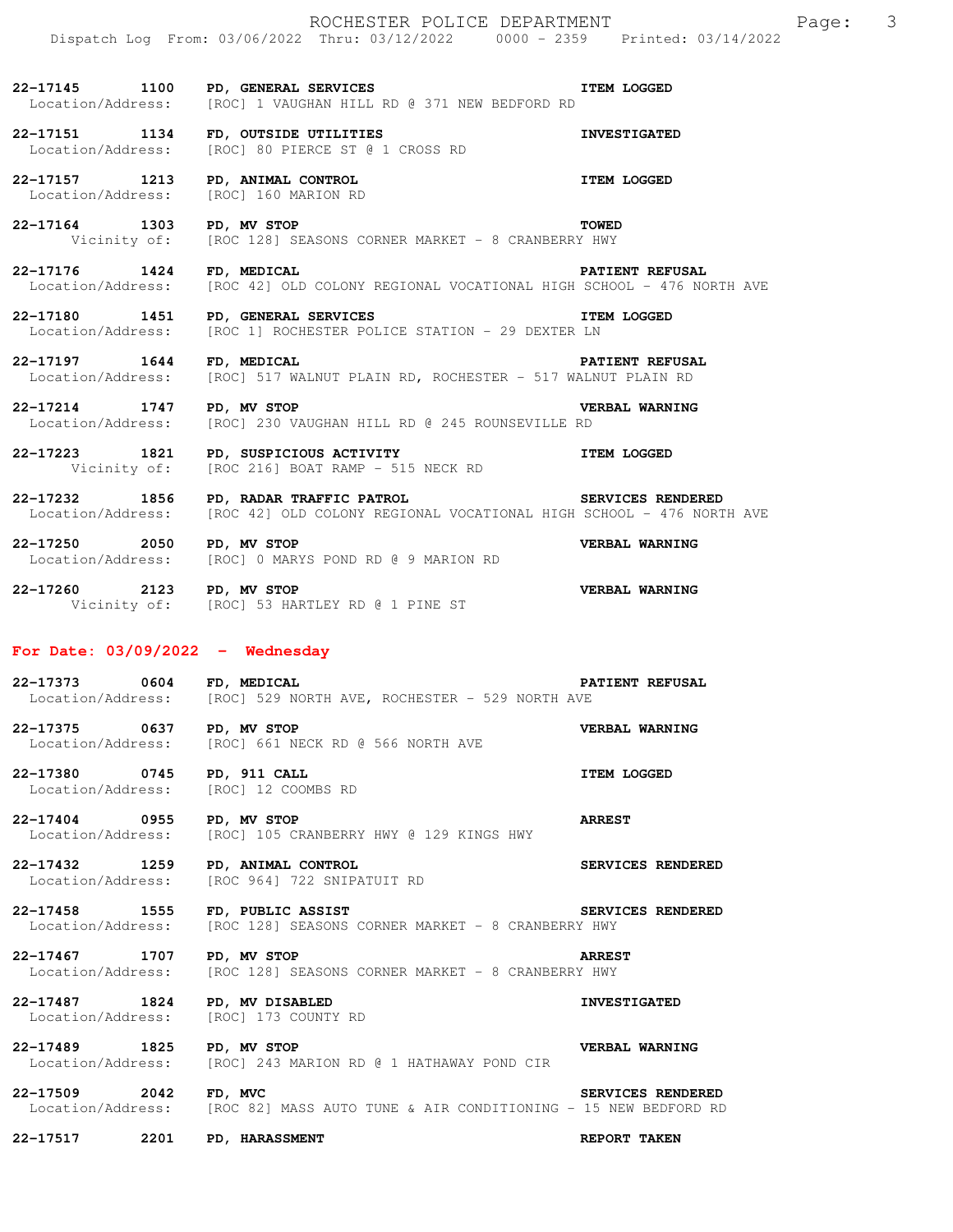|                                                    | ROCHESTER POLICE DEPARTMENT<br>Dispatch Log From: 03/06/2022 Thru: 03/12/2022 0000 - 2359 Printed: 03/14/2022  | $\overline{4}$<br>Page: |
|----------------------------------------------------|----------------------------------------------------------------------------------------------------------------|-------------------------|
|                                                    | Location/Address: [ROC 588] BOGDON/SPILLANE - 43 BENNETT RD                                                    |                         |
| For Date: $03/10/2022 -$ Thursday                  |                                                                                                                |                         |
| 22-17570 0158                                      | FD, MEDICAL                                                                                                    | SERVICES NOT REQUIRED   |
|                                                    | Location/Address: [ROC 418] SAWYER - 37 BENJAMAN DR                                                            |                         |
| 22-17622 0457                                      | PD, ROAD HAZARD<br>Location/Address: [ROC] 534 NEW BEDFORD RD                                                  | SERVICES RENDERED       |
| 22-17623 0512<br>Location/Address:                 | PD, ANIMAL CONTROL<br>[ROC] 578 NEW BEDFORD RD                                                                 | SERVICES RENDERED       |
| 22-17638 0710                                      | FD, OUTSIDE UTILITIES<br>Location/Address: [ROC 263] BLAIS/BOUCHARD - 213 MARYS POND RD                        | <b>ITEM LOGGED</b>      |
| 22-17649 0818<br>Location/Address:                 | PD, 911 CALL<br>[ROC 89] COSTELLO DISMANTLING - 45 KINGS HWY                                                   | <b>CONFIRMED</b>        |
| 22-17664 0916<br>Location/Address:                 | PD, RADAR TRAFFIC PATROL<br>[ROC] COUNTY RD                                                                    | SERVICES RENDERED       |
| 22-17670 0959                                      | SERVICES RENDERED<br>PD, GENERAL SERVICES<br>Location/Address: [ROC 1] ROCHESTER POLICE STATION - 29 DEXTER LN |                         |
| 22-17675 1050<br>Location/Address:                 | PD, ANIMAL CONTROL<br>[ROC 964] 722 SNIPATUIT RD                                                               | <b>ITEM LOGGED</b>      |
| 22-17686 1240<br>Location/Address: [ROC] NORTH AVE | PD, RADAR TRAFFIC PATROL                                                                                       | SERVICES RENDERED       |
| 22-17687 1254                                      | PD, MV STOP<br>Location/Address: [ROC] 566 NORTH AVE @ 661 NECK RD                                             | VERBAL WARNING          |
| 22-17694 1324                                      | PD, MV STOP<br>Location/Address: [ROC] 566 NORTH AVE @ 661 NECK RD                                             | <b>VERBAL WARNING</b>   |
| 22-17696 1332 PD, MV STOP                          | Location/Address: [ROC 79] ANNIE MAXIM HOUSE - 700 NORTH AVE                                                   | WRITTEN WARNING         |
|                                                    | 22-17699 1343 PD, RADAR TRAFFIC PATROL<br>Location/Address: [ROC] 401 SNIPATUIT RD                             | <b>ITEM LOGGED</b>      |
| 22-17700 1345                                      | PD, MV STOP<br>Vicinity of: [ROC] 588 NORTH AVE                                                                | VERBAL WARNING          |
| 22-17705 1425<br>Location/Address:                 | PD, MV STOP<br>[ROC 521] 409 NORTH AVE                                                                         | CITATION ISSUED         |
| 22-17714 1507<br>Location/Address:                 | PD, MV STOP<br>[ROC 93] ROCHESTER TOWN HALL ANNEX - 37 MARION RD                                               | WRITTEN WARNING         |
| 22–17720 1523                                      | PD, MV STOP<br>Vicinity of: [ROC 801] 59 MARION RD                                                             | WRITTEN WARNING         |
| 22-17724 1556<br>Location/Address:                 | PD, NOISE COMPLAINT<br>[ROC] 157 ALLEY RD                                                                      | SERVICES RENDERED       |
| 22–17749 1733<br>Location/Address:                 | PD, LOST/RECOVERED PROPERTY<br>[ROC 518] 324 NEW BEDFORD RD                                                    | <b>REPORT TAKEN</b>     |
| 22-17779 1932<br>Location/Address:                 | PD, MV STOP<br>[ROC] 96 NORTH AVE @ 350 BRALEY HILL RD                                                         | <b>VERBAL WARNING</b>   |
| 22-17827<br>2232<br>Location/Address:              | PD, MV STOP<br>[ROC 128] SEASONS CORNER MARKET - 8 CRANBERRY HWY                                               | <b>VERBAL WARNING</b>   |